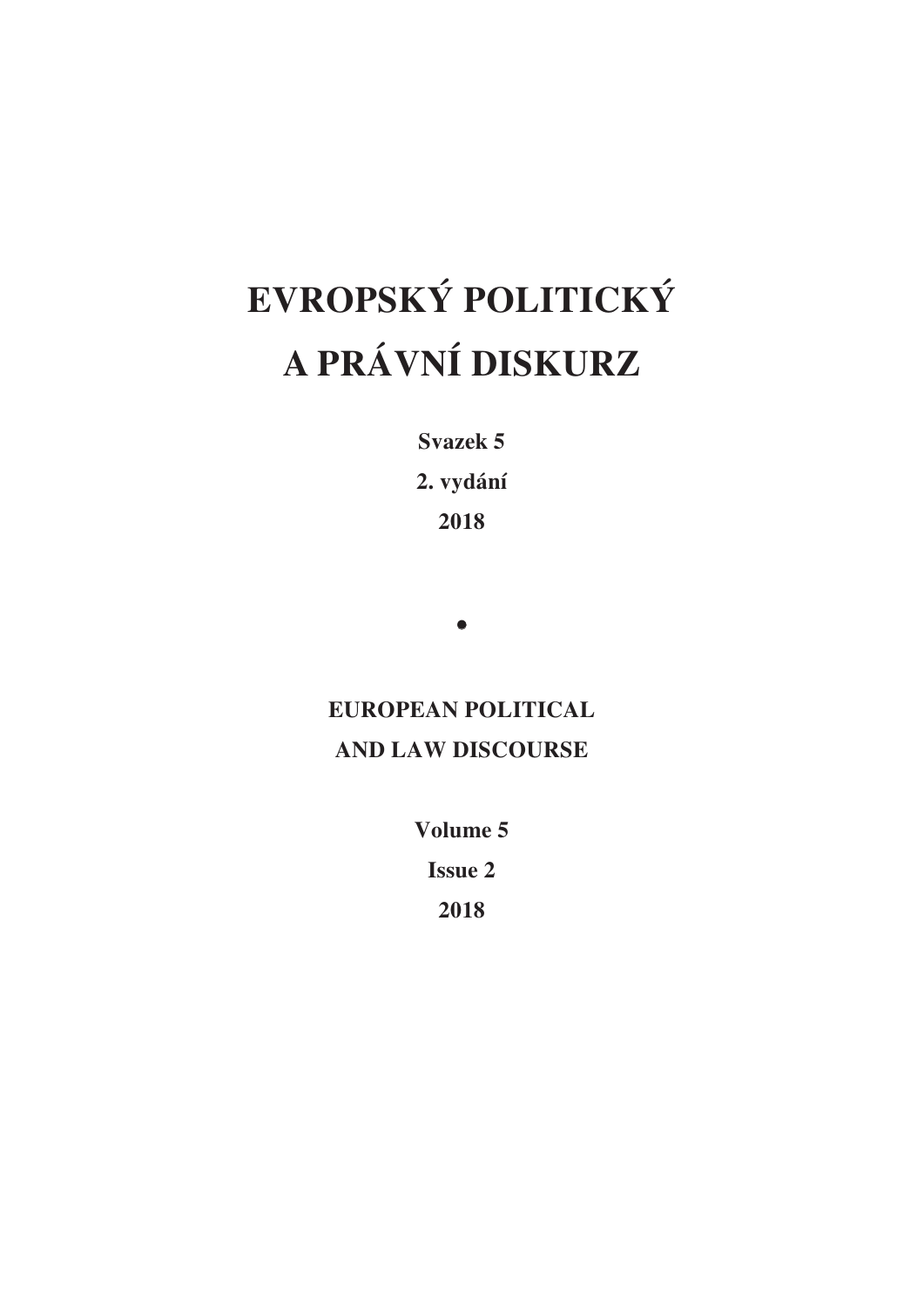#### **PĜístup redakce**

*Evropský politický a právní diskurz – mezinárodní časopis věnovaný mezinárodnímu právu, vnitřním právním* předpisům evropských zemí, politologie, mezinárodním vztahům. Pro publikaci v časopisu přijímají se vysoce kvalitní články, což představují důležité inovativní, teoretické, koncepční, metodické a empirické příspěvky v příslušných oborech vědy.

V časopisu se uplatn´uje systém anonymního recenzování pro ověření kvality vědeckých článků.

*Evropský politický a právní diskurz* má velký zájem zejména o interdisciplinární výzkumy v oblasti politologie a právní vědy, jsou to srovnávací analýzy nebo prozkoumání jednotlivých jevů. Zároveň vítáme jakékolív výzkumy týkající se politických a právních problémů různých národních a mezinárodních institucí. Evropský politický a právní diskurz přijímá k publikaci jenom původní materiály a nebere v úvahu možnost zveřejňovat dříve tištěné članky.

#### *Redakþní kolégie:*

Boris Babin, doktor práva, Mezinárodná humanitární Univerzita (*Ukrajina*)

Olena Grynenko, doktor práva, Instituce mezinárodních vztahů při Kyjevské Národní univerzitě Tarase Ševčenka (*Ukrajina*)

Borys Kormich, doctor prava, professor, Národní univerzita «Odeská právnická akademie» (*Ukrajina*)

Volodymyr Kuzmenko, doktor práva, profesor, Nacionalní Universita státní daňové služby (*Ukrajina*)

Tamara Latkovska, doktor práva, profesor, Národní univerzita «Odeská právnická Academie» (*Ukrajina*)

Volodymyr Lysyk, Ph.D, docent, Lvovská národní Frankova univerzita (*Ukrajina*)

Bertrand Matieu, doktor práva, profesor Univerzity Pantheon Sorbonne Paris-I, Prezident Francouzské asociace ústavního práva, člen Vyšší Rady spravedlnosti (Francie)

Olexandr Merezhko, doktor práva, profesor, Krakowská Akademia jm. Andrzeja Frycza Modrzewskiego *(Polsko)*

Özgür Oguz, PhD v právu, docent Univerzita Anadolu *(Turecko)*

Anna Pišč, dr hab, profesorkyně, Katedra veřejného obchodního práva, Právnická fakulta, Univerzita v Bialostoku *(Polsko)*

Petra Joanna Pipková, PhD., JUDr., Centrum právní komparatistiky, Právnická fakulta, Univerzita Karlova *(ýeská republika)*

Andreas Pottakis, Právní zástupce (doktorský titul, Oxfordská univerzita), člen Vědecké rady ECCLE, zástupce Ĝeditele Akademie evropského veĜejného práva *(ěecko)*

Julian Roberts, doktor práva, profesor, Oxfordská univerzita *(Velké Británie)*

Sergey Sayapin, doktor práva, KIMEP univerzita, Almaty, (*Kazachstán*)

Ksenija Smirnova, doctor právnických věd, profesorkyně, Kyjivská Nacionální univerzita jm. Tarase Ševčenko (*Ukrajina*)

Olena Ivanova, PhD. v oboru sociálních komunikaci, profesorkyně, Odeská Národní univerzita jm. I.I. Mečnikova *(Ukrajina)*

Tatiana Kuzněcova, PhD. v oboru sociálních komunikaci, profesorkyně, Národní univerzita «Odeská právnická akademie» *(Ukrajina)*

Dariuš Gura-Šopiński, dr hab, profesor Univerzita kardinála Stefana Wyszyńského ve Waršavě (Polsko)

Pavol Hrivik, PhD v oboru evropských a globálních studií, Trenčínska univerzita Alexandra Dubčeka (*Slovensko*)

Galina Kuz, doktor politických věd, profesor, Kharkivská Národní pedagogická univerzita G.S. Skovorody (*Ukrajina*)

Tetiana Krasnopolska, Ph.D, docent, Národní univerzita «Odeská právnická Academie» (*Ukrajina*)

Daniela La Foresta, profesorkyně, Univerzita jm. Federico II ve m. Napoli *(Itálie)*

Mykola Lazarovych, doktor politických věd, profesor, Ternopilská Národní ekonomická universita (*Ukrajina*)

Arkadiuš Modřejewski, dr hab, profesor profesor katedy věd polɿtických, Gdan´ská Univerzita *(Polsko)*

Tetiana Nagorniak, doktor politických věd, profesor, DonČcká Národní univerzita jm. Vasylia Stusa (*Ukrajina*)

Marina Nakchum, PhD v oboru antropologie, Londýnská ekonomická škola *(Velké Británie)*

Mykola Poliovyy, doktor politických věd, profesor, Doněcká Národní univerzita jm. Vasylia Stusa (*Ukrajina*)

Marek Rewizorski, dr hab, Gdan´ská Univerzita *(Polsko)*  Eugene Tsokur, doktor politických věd, profesor,

Zaporožská Národní univerzita (*Ukrajina*)

Tetiana Kamenská, Doktorkyně společenských věd, profesorkyně, Odeská Národní univerzita jm. I.I. Mečnikova (*Ukrajina*)

Natalie Kovalisko, Doktorkyně společenských věd, profesorkyně, Lvivská Národní univerzita jm. Ivana Franko (*Ukrajina*)

Olena Lisejenko, Doktorkyně společenských věd, profesorkyně, Jižně-ukrajinská Národní pedagogická univerzita jm. K.D. Ušinského (*Ukrajina*)

Vitalij Oniščuk, Doktor společenských věd, profesor, Odeská Národní univerzita jm. I.I. Mečnikova (*Ukrajina*)

Valentyna Podšyvalkina, Doktorkyně společenských věd, profesorkyně, Odeská Národní univerzita jm. I.I. Mečnikova (*Ukrajina*)

#### *Administrativní redaktory*:

Dilara Gadzhyieva, PhD v politických věd (*Ukrajina*) Marina Kalashlinska, PhD v politických věd (*Ukrajina*) Alina Polukhina, PhD v politických věd, Národní univerzita «Odeská právnická Academie» (*Ukrajina*) Jana Chernopischuk, PhD v oboru ústavního a mČstského práva (*Ukrajina*)